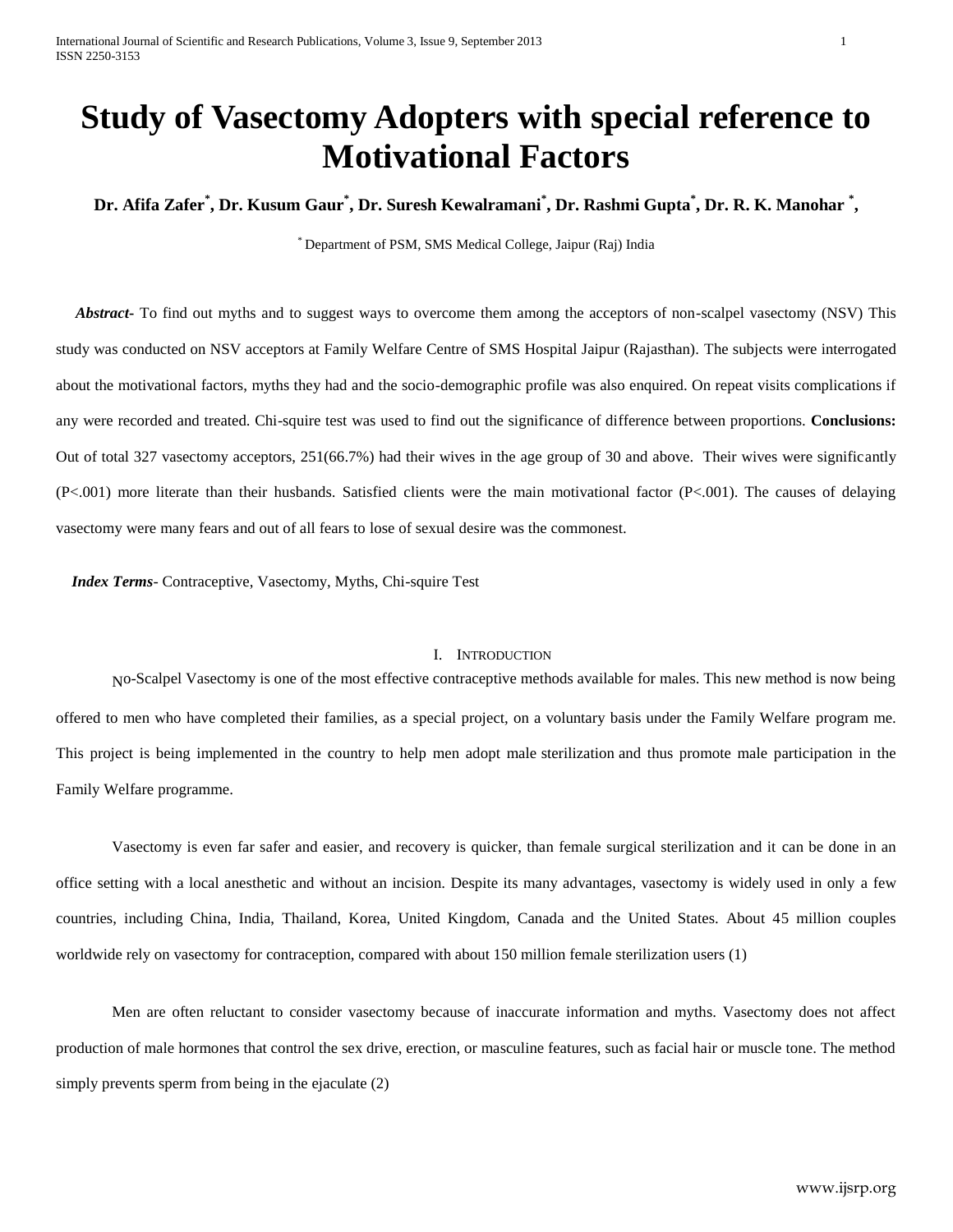International Journal of Scientific and Research Publications, Volume 3, Issue 9, September 2013 2 ISSN 2250-3153

Although vasectomy is considered as one of the most effective contraceptive methods available, there had been very few studies in comparison to research available on male sterilization. So, this study entitled "**Study of Vasectomy Adopters with special reference to Motivational Factors"** is an effort in this direction.

## II. RESEARCH ALLOCATION

 This study was conducted on vasectomy acceptors attending Family Welfare Centre of SMS Hospital, Jaipur (Raj.) during last financial year i.e.  $1<sup>st</sup>$  April 2012 to 31 $<sup>st</sup>$  March 2013. Just before the vasectomy procedure all vasectomy adopters were interviewed</sup> about their motivational factor to adopt this method of contraception along with other desired socio-demographic details Acceptors having more than two children were asked about their reasons of not adopting it so far after having two children and then they were also asked about the ways they had overcome their myths about vasectomy. After having gone through the procedure each of acceptors was asked to come for follow-up after 3 days, 15 days and 3 months. At each follow-up visit complications were observed and treated. At the time of last follow-up semen examination was also carried out.

Data thus collected was compiled, classified and analyzed with the help of computer to draw inferences.

#### III. RESULTS

 Out of total 327 vasectomy acceptors, majority 179 (44.7%) were having their wives in the age group of 30 years to 40 years and quite a handsome number of adopters (22%) were having their wives 40 years or more than 40 years i.e. people are adopting permanent method in their later ages. Most of acceptors (83.49%) were Hindus and only few were Muslims and from other religion. Urban rural ratio observed was 2.84. Among acceptors their wives were significantly (P<.001) more educated than their husbands. Other studies (3) also revealed the fact that female education has significant role in acceptance of contraceptive methods. Although majority (55.98%) was accepting NSV after having two children but no less proportion (44.03%) was accepting it after having more than two children, so defeating the purpose of family planning to control population.(4) They were more concerned with male child as only 16(4.89%) had accepted vasectomy without having a male child which was also highly significant (P<.001).

Satisfied clients were the main motivational factor observed in 80.12% to accept vasectomy, followed by word of mouth from others, incentives and others, which was again highly significant (P<.001). Other authors have also observed the same and advise that involving men who have had a vasectomy to encourage other men and can helps to develop an interest in the procedure. (5)

When reasons for delay in accepting vasectomy were asked to acceptors having more than two children, different types of fears (in 96.53%) were the main reason, in which loss of sexual desire was observed the most followed by fear of weakness, loss of erection and fear of operation. More or less similar observations were made by other authors(2, 6).A study in Colombia found that both men and women still believe, incorrectly, that vasectomy affects a man's sexual performance.(2) Vasectomy does not affect production of male hormones that control the sex drive, erection, or masculine features, such as facial hair or muscle tone. The method simply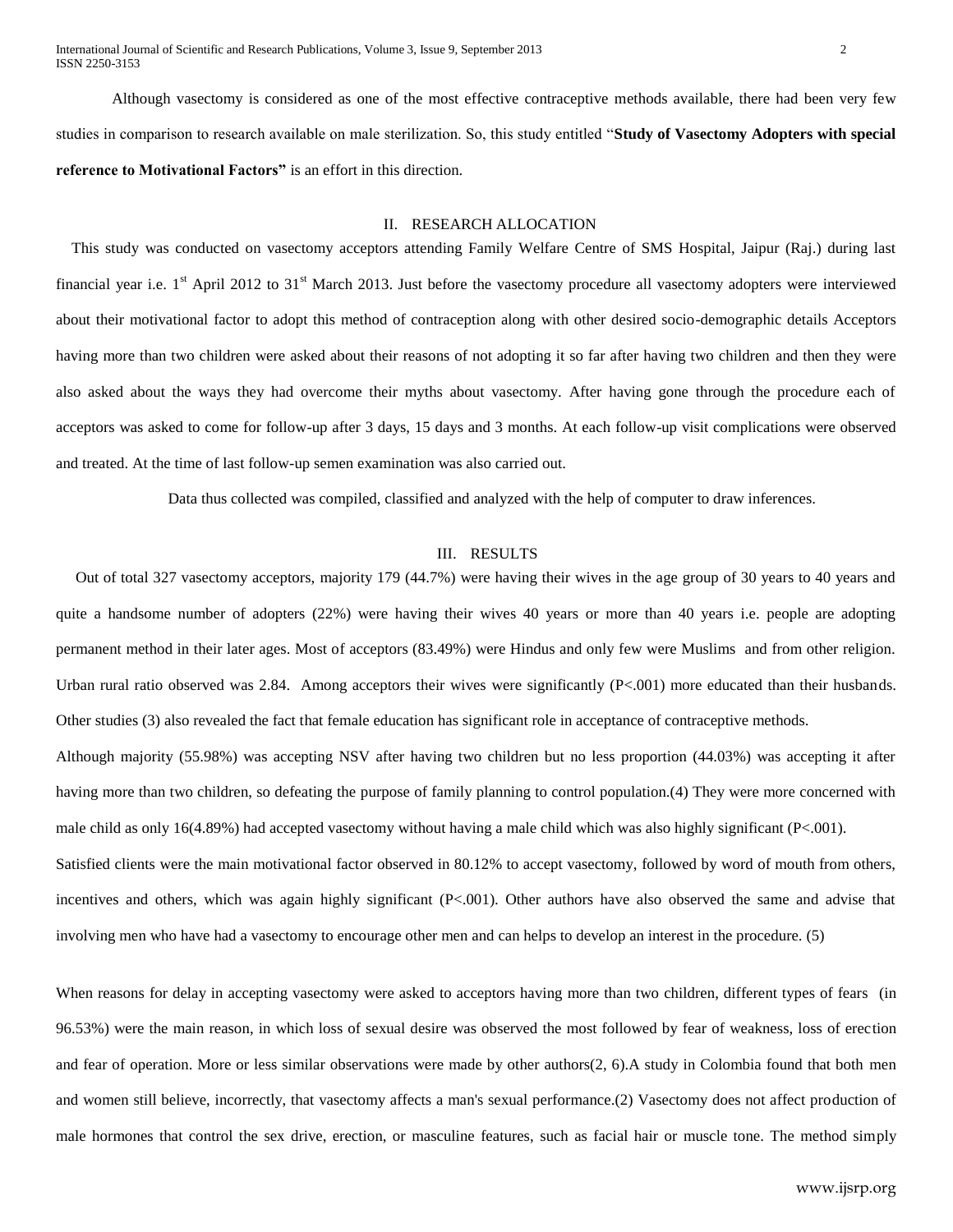prevents sperm from being in the ejaculate. In the procedure, the provider cuts the vas- deferentia, through which sperm travel from the testicles to the urethra during ejaculation. After vasectomy, the testicles continue to produce sperm that eventually degenerate and are excreted, like other body cells.

When these acceptors were asked as to how they had overcome these fears and were ready to accept vasectomy, majority (95.68%) said that satisfied clients of vasectomy acceptors convinced them to adopt this method. These differences in reasons for delay in accepting vasectomy, myths they had in their minds and ways to overcome their myths were also observed highly significant (P<.001). Out of total 327 acceptors only 4(1.22%) had complications i.e. two (0.62%) had infection and one had hematoma. The study is well supporting with the findings of Nirapathpongpron A etall who observed very few complications.(7) A final report of family health survey in five countries on 705 NSV acceptors has also observed only 10 men(1.4%) with hematomas (blood clots) and just one (0.14%) with infection at the procedure site.(8)

#### IV. CONCLUSIONS

 Majority of vasectomy acceptors had their wives in the age group of 30 and above i.e. people are adopting permanent method in their later ages, thereby defeating the purpose of family planning to control population. Their wives's education have an important role in adoption of this method. They were having different types of fears about vasectomy and they were motivated mainly by the satisfied clients. So, satisfied clients of vasectomy may be very useful to encourage use among other men, remove the myths about the procedure and helps to develop an interest in the procedure.

#### **REFERENCES**

- 1. UNITED NATIONS.(1995): Department of Economic and Social Resources. *World Contraceptive Use;* 1994, poster. New York: United Nations, 1995.
- 2. ESCOBAR M.C.(1996): *An Exploratory Study on Service Providers' Attitudes towards Vasectomy: Profamilia Clinics, Colombia.* Bogotá; AVSC International, 1996.
- 3. HARIHAR SAHOO ETALL (2007): .Determinants of contraceptive use in Orrisa: An analysis from National Family Health Survey III; Health and Population- Perspectives and Issues; Vol.30,No.3,2007
- 4. ARSHIYA MASOOD, DWIVEDI S., SINGH G., GUPTA S. etall (2009): A Study on distribution of permanent methods of contraception acceptors by select variables; Health and Population- Perspectives and Issues; Vol.32, No.1, 2009
- 5. VERNON R.(1996): Operations research on promoting vasectomy in three Latin American countries; Int Fam Plann Perspect 1996;22(1):26-31.
- 6. LANDRY E, WARD V. (1997): Perspectives from couples on the vasectomy decision: a six-country study; *Reprod Health Matters* 1997;special issue:58-67.
- 7. NIRAPATHPONGRON A, HUBER D.H., KRIEGER J.N. (1990) No-scalpel vasectomy at the King's Birthday Vasectomy Festival; *Lancet* 1990;335(8694):894-95.
- 8. FAMILY HEALTH INTERNATIONAL FINAL REPORT (1996): *A* Comparative Study of the No Scalpel and the Standard Incision Method of Vasectomy in Five Countries; Research Triangle Park, NC: Family Health International, 1996.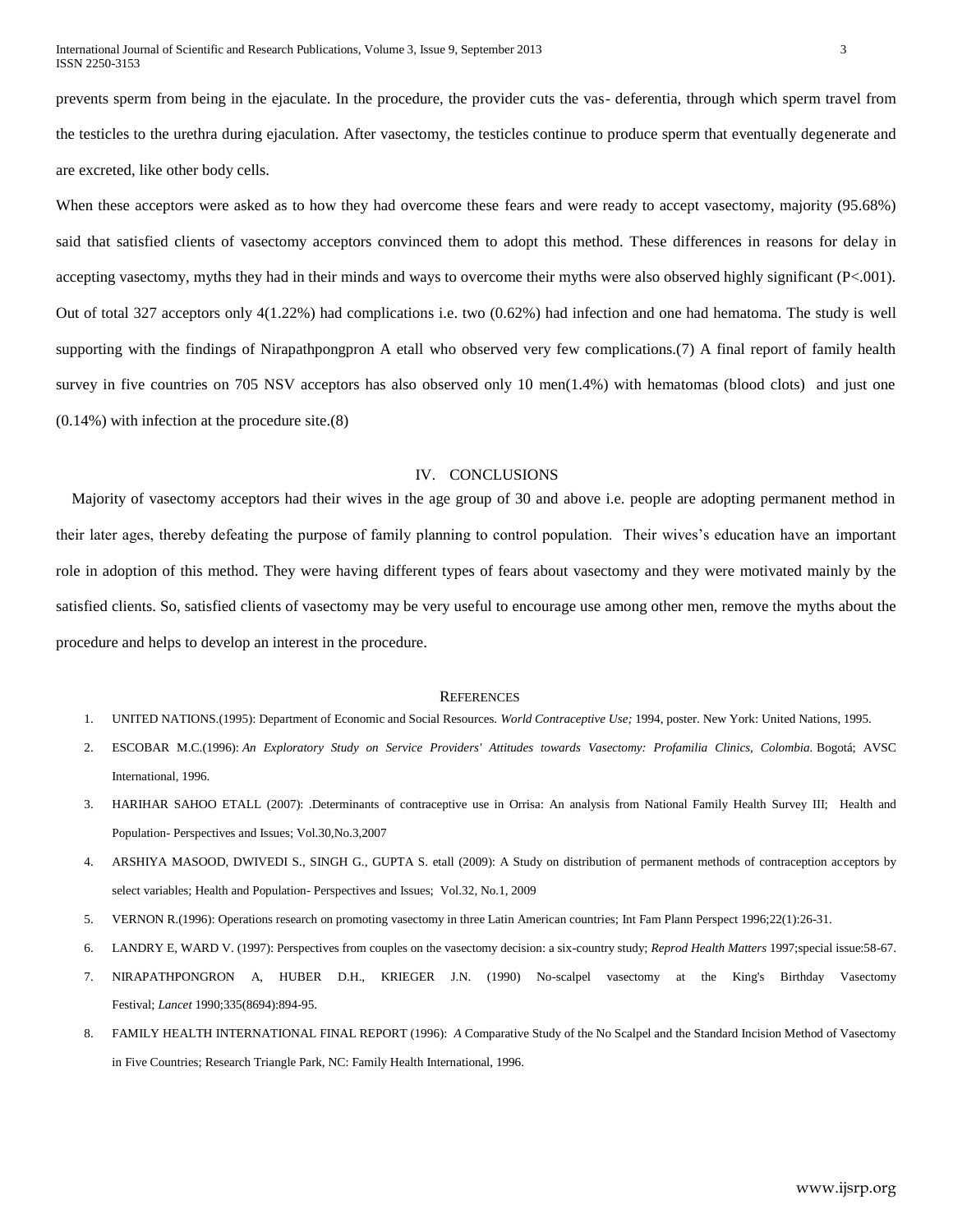## **AUTHORS**

- **First Author**  Dr. Afifa Zafer, MD (PSM), Professor Department of PSM, SMS Medical College, Jaipur (Raj) India E mail[: zaferafifa@gmail.com](mailto:zaferafifa@gmail.com)
- **Second Author**  Dr. Kusum Gaur, MD (PSM), Professor Department of PSM, SMS Medical College, Jaipur (Raj) India E mail[: drkusumgaur@gmail.com](mailto:drkusumgaur@gmail.com)
- **Third Author**  Dr. Suresh Kewalramani, Assistant Professor Department of PSM, SMS Medical College, Jaipur (Raj) India E mail[: suresh\\_kewalramani@yahoo.com](mailto:suresh_kewalramani@yahoo.com)
- **Fourth Author**  Dr. Rashmi Gupta, Senior Demonstrator Department of PSM, SMS Medical College, Jaipur (Raj) India E mail[: drrashu53@rediffmail.com](mailto:drrashu53@rediffmail.com)
- **Fifth Author**  Dr. R. K. Manohar, Professor and Head Department of PSM, SMS Medical College, Jaipur (Raj) India E mail[: ravindramanohar96@yahoo.com](mailto:ravindramanohar96@yahoo.com)

**Correspondence Author** – Dr. Kusum Gaur, MD (PSM), Professor Department of PSM, SMS Medical College, Jaipur (Raj) India E mail[: drkusumgaur@gmail.com](mailto:drkusumgaur@gmail.com)

Alternate email address[: drkusumgaur9@yahoo.com](mailto:drkusumgaur9@yahoo.com) (if any),

Contact number: 09460271172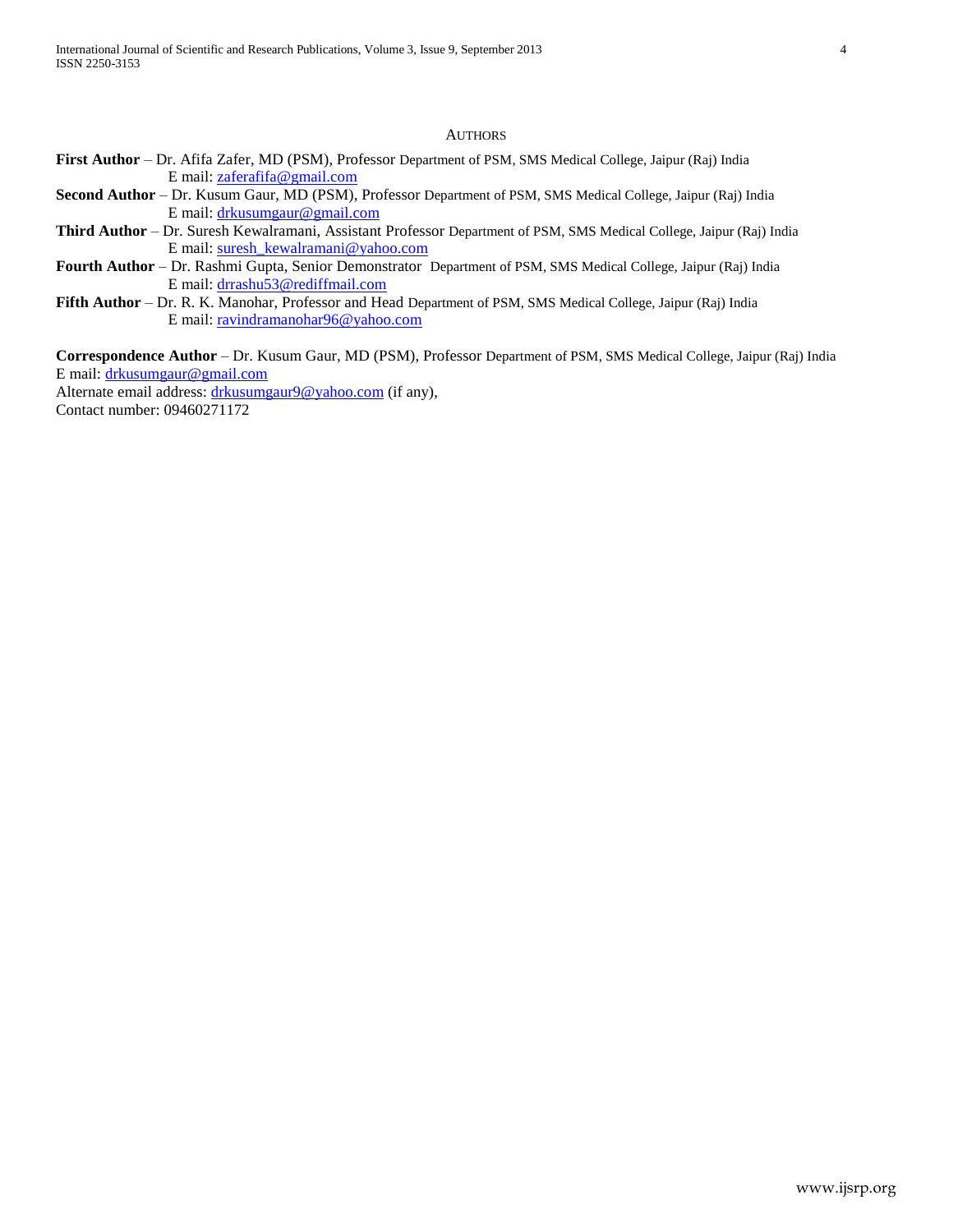International Journal of Scientific and Research Publications, Volume 3, Issue 9, September 2013 5 ISSN 2250-3153 **Table No. 1**

| 1 avit 190. 1<br>Socio-demographic Profile of Vasectomy Acceptors<br>$N = 327$       |        |                                    |  |  |
|--------------------------------------------------------------------------------------|--------|------------------------------------|--|--|
| <b>Age Group</b>                                                                     | No.    | $\mathbf{0}_{\mathbf{0}}^{\prime}$ |  |  |
| $\leq$ 25                                                                            | 12     | 3.67                               |  |  |
| $25 - 30$                                                                            | 64     | 19.57                              |  |  |
| $30 - 35$                                                                            | 81     | 24.77                              |  |  |
| 35-40                                                                                | 98     | 29.97                              |  |  |
| $>40$                                                                                | 72     | 22.02                              |  |  |
| <b>Religion Wise</b>                                                                 | No.    | $\%$                               |  |  |
| Hindu                                                                                | 273    | 83.49                              |  |  |
| Muslim                                                                               | 40     | 12.23                              |  |  |
| Other                                                                                | 15     | 4.59                               |  |  |
| NA Info.                                                                             | 9      | 2.75                               |  |  |
| Residence                                                                            | No.    | U:R                                |  |  |
| Urban                                                                                | 240    |                                    |  |  |
| Rural                                                                                | 87     |                                    |  |  |
| Total                                                                                | 327    | 2.84                               |  |  |
| <b>Husband's Education</b>                                                           | No.    | $\frac{0}{0}$                      |  |  |
| Illiterate                                                                           | 176    | 53.82                              |  |  |
| <primary< td=""><td>47</td><td>14.37</td></primary<>                                 | 47     | 14.37                              |  |  |
| Middle                                                                               | 33     | 10.09                              |  |  |
| Secondary                                                                            | 43     | 13.15                              |  |  |
| Graduate & Above                                                                     | $28\,$ | 8.56                               |  |  |
| <b>Wife's Education</b>                                                              | No.    | $\mathbf{0}_{\mathbf{0}}^{\prime}$ |  |  |
| Illiterate                                                                           | 107    | 32.72                              |  |  |
| <primary< td=""><td><math display="inline">75\,</math></td><td>22.94</td></primary<> | $75\,$ | 22.94                              |  |  |
| Middle                                                                               | 64     | 19.57                              |  |  |
| Secondary                                                                            | 49     | 14.98                              |  |  |
| Graduate & Above                                                                     | 32     | 9.79                               |  |  |

Table No. 2 **Motivational Factors to adopt Vasectomy**

| *Motivational Factor      | No. | $\frac{0}{0}$ |
|---------------------------|-----|---------------|
| Word of Mouth             | 43  | 13.15         |
| <b>Government Schemes</b> | 18  | 5.50          |
| Incentive                 | 33  | 10.09         |
| <b>Satisfied Clients</b>  | 262 | 80.12         |
|                           | 327 | 100.00        |

**\*Multiple Response**

**Chi-Squire Test** – 620.93 at DF 3, **P<.001** LS=**HS**

| Table No. 3<br>Myths about Vasectomy causing Delay in adopting Vasectomy |     |               |  |
|--------------------------------------------------------------------------|-----|---------------|--|
| *Fear/Myths $(N=139)$                                                    | No. | $\frac{0}{0}$ |  |
| Fear of Operation                                                        |     | 36.69         |  |
| Fear of Loss of Sexual Desire                                            | 123 | 88.49         |  |
| Fear of Erectile Dysfunction                                             | 87  | 62.59         |  |
| Fear of Weakness                                                         | 94  | 67.63         |  |
|                                                                          |     |               |  |

Table No. 3

**\*Multiple Response**

**Chi-Squire Test -** 81.93 at Df 3 **P<.001** LS**=HS**